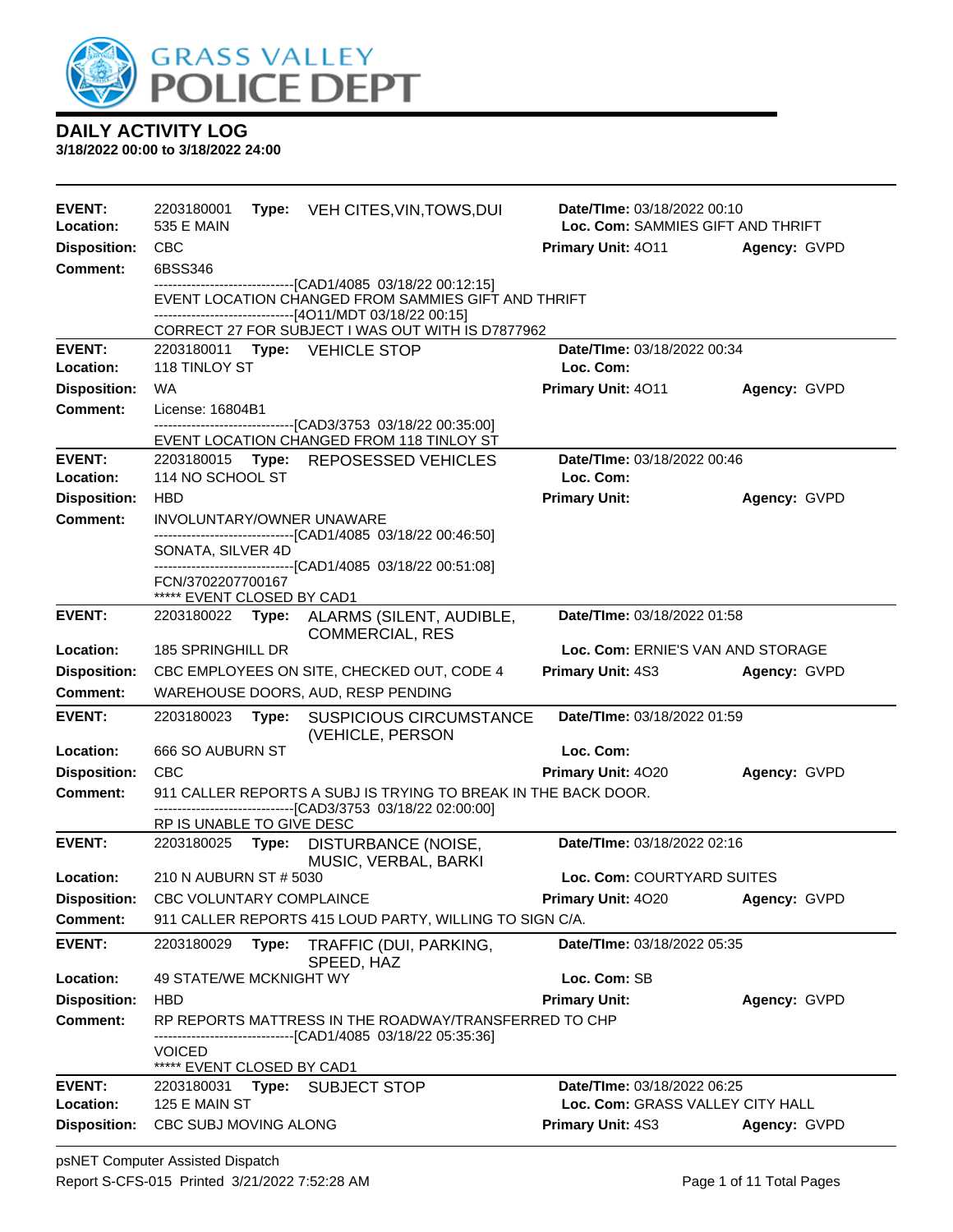

| Comment:                         | OUT W/ONE                                           |       |                                                                                                                                                                                  |                                         |              |
|----------------------------------|-----------------------------------------------------|-------|----------------------------------------------------------------------------------------------------------------------------------------------------------------------------------|-----------------------------------------|--------------|
|                                  |                                                     |       | ----------------------[CAD3/3753_03/18/22_06:26:10]<br>EVENT LOCATION CHANGED FROM CITY HALL                                                                                     |                                         |              |
| <b>EVENT:</b>                    |                                                     |       | 2203180034 Type: TRAFFIC ACCIDENT                                                                                                                                                | Date/TIme: 03/18/2022 06:45             |              |
| Location:                        | 430 MILL ST                                         |       |                                                                                                                                                                                  | Loc. Com:                               |              |
| <b>Disposition:</b>              | RPT RPT TAKEN                                       |       |                                                                                                                                                                                  | Primary Unit: 401                       | Agency: GVPD |
| <b>Case No:</b>                  | G2200683                                            |       |                                                                                                                                                                                  |                                         |              |
| <b>Comment:</b>                  | RP RPTG COLD 20002, REQG 10-21                      |       |                                                                                                                                                                                  |                                         |              |
|                                  | PEND FOR DAYSHIFT PER 4S3                           |       | -------------------------------[CAD3/3753 03/18/22 06:47:42]                                                                                                                     |                                         |              |
|                                  |                                                     |       | ------------------------------[MERGED CAD2/3973 03/18/2022 07:11:00]                                                                                                             |                                         |              |
|                                  | MERGED 2203180035 TYPE: TA<br>LOCATION: 430 MILL ST |       |                                                                                                                                                                                  |                                         |              |
|                                  | RP: NAME: ARIANNA LANG                              |       | PHONE: 8467241 (619)                                                                                                                                                             |                                         |              |
|                                  |                                                     |       | COMMENTS: REPORTING NEIGHBOR HIT HER VEH LAST NIGHT AND STATES THEIR VEH IS DAMAGED THAT<br>MATCHES UP WHERE RP'S VEH IS DAMAGED. RP STATES THE NEIGHBORS HAS HISTORY OF BEING   |                                         |              |
|                                  |                                                     |       | HOSTILE AND VERBALLY COMBATIVE WITH THE RP. RP STATES THE NEIGHBOR FREQUENTLY DRINKS AND                                                                                         |                                         |              |
|                                  |                                                     |       | USES H&S. RPS VEH IS NISSAN ALTIMA AND SUSP VEH IS WHI SUBARU OUTBACK WITH RIGHT TAILLIGHT                                                                                       |                                         |              |
|                                  | DAMAGE// NO PLATES.                                 |       | -------------------------------[CAD1/4011 03/18/22 08:06:12]                                                                                                                     |                                         |              |
|                                  |                                                     |       | ISSUED CASE# G2200683 FOR AGENCY GVPD by UNIT 4O1                                                                                                                                |                                         |              |
| <b>EVENT:</b>                    |                                                     |       | 2203180035 Type: TRAFFIC ACCIDENT                                                                                                                                                | Date/TIme: 03/18/2022 07:10             |              |
| Location:                        | 430 MILL ST                                         |       |                                                                                                                                                                                  | Loc. Com:                               |              |
| <b>Disposition:</b>              | MERGED 2203180034                                   |       |                                                                                                                                                                                  | <b>Primary Unit:</b>                    | Agency: GVPD |
| <b>Comment:</b>                  |                                                     |       | REPORTING NEIGHBOR HIT HER VEH LAST NIGHT AND STATES THEIR VEH IS DAMAGED THAT MATCHES UP<br>WHERE RP'S VEH IS DAMAGED. RP STATES THE NEIGHBORS HAS HISTORY OF BEING HOSTILE AND |                                         |              |
|                                  |                                                     |       | VERBALLY COMBATIVE WITH THE RP. RP STATES THE NEIGHBOR FREQUENTLY DRINKS AND USES H&S.                                                                                           |                                         |              |
|                                  |                                                     |       | RPS VEH IS NISSAN ALTIMA AND SUSP VEH IS WHI SUBARU OUTBACK WITH RIGHT TAILLIGHT DAMAGE// NO                                                                                     |                                         |              |
|                                  | PLATES.                                             |       | ***** EVENT CLOSED BY CAD2 WITH COMMENT-2203180034                                                                                                                               |                                         |              |
| <b>EVENT:</b>                    | 2203180038                                          | Type: | ALARMS (SILENT, AUDIBLE,                                                                                                                                                         | Date/TIme: 03/18/2022 07:33             |              |
|                                  |                                                     |       | <b>COMMERCIAL, RES</b>                                                                                                                                                           |                                         |              |
| Location:<br><b>Disposition:</b> | 2090 NEVADA CITY HY<br><b>CBC PROPER CODE</b>       |       |                                                                                                                                                                                  | <b>Loc. Com: YUBA DOCS 530 274 5020</b> |              |
| <b>Comment:</b>                  |                                                     |       | OP 167/AUD/ REAR DOOR/ RESP NEGATIVE                                                                                                                                             | <b>Primary Unit: 4018</b>               | Agency: GVPD |
|                                  |                                                     |       | -------------------------------[CAD1/4011 03/18/22 07:42:44]                                                                                                                     |                                         |              |
|                                  |                                                     |       | 10-22 PER ALARM CO, PROPER CODE                                                                                                                                                  |                                         |              |
| <b>EVENT:</b>                    | 2203180039                                          | Type: | <b>SUSPICIOUS CIRCUMSTANCE</b><br>(VEHICLE, PERSON                                                                                                                               | Date/TIme: 03/18/2022 07:46             |              |
| Location:                        | 1255 E MAIN ST                                      |       |                                                                                                                                                                                  | Loc. Com: KNCO                          |              |
| <b>Disposition:</b>              | CBC 98T                                             |       |                                                                                                                                                                                  | Primary Unit: 4018                      | Agency: GVPD |
| <b>Comment:</b>                  |                                                     |       | RP STATES A MALE SUBJ JUST KNOCKED ON THE DOOR, RP SPOKE WITH HIM AND STATES HE SEEMS OUT                                                                                        |                                         |              |
|                                  |                                                     |       | OF SORTS, WMA// APPROX 50'S// WHI HAIR// BLK HOODED SWEATSHIRT//JEANS//BLU NEW BALANCE<br>SNEAKERS// CARRYING WHIP CREAM CAN// NEG WEAPONS  SUBJ LAST SEEN SITTING OUT FRONT OF  |                                         |              |
|                                  | <b>BUSINESS</b>                                     |       |                                                                                                                                                                                  |                                         |              |
|                                  |                                                     |       | -----------------[CAD2/3973_03/18/22 07:46:49]                                                                                                                                   |                                         |              |
| <b>EVENT:</b>                    |                                                     |       | EVENT CALL TYPE CHANGED FROM WEL                                                                                                                                                 | Date/TIme: 03/18/2022 08:06             |              |
| Location:                        | 2203180044 Type:<br><b>1255 E MAIN ST</b>           |       | <b>SUBJECT STOP</b>                                                                                                                                                              | Loc. Com: KNCO                          |              |
| <b>Disposition:</b>              | CBC 98T MOVING ALONG                                |       |                                                                                                                                                                                  | Primary Unit: 4018                      | Agency: GVPD |
| <b>Comment:</b>                  |                                                     |       | ------------------[CAD1/4011_03/18/22 08:07:17]                                                                                                                                  |                                         |              |
|                                  |                                                     |       | EVENT LOCATION CHANGED FROM 1255 E MAIN ST                                                                                                                                       |                                         |              |
| <b>EVENT:</b>                    | 2203180046                                          | Type: | <b>ORDINANCES</b>                                                                                                                                                                | Date/TIme: 03/18/2022 08:16             |              |
|                                  |                                                     |       | (COUNTY/MUNICIPAL)                                                                                                                                                               |                                         |              |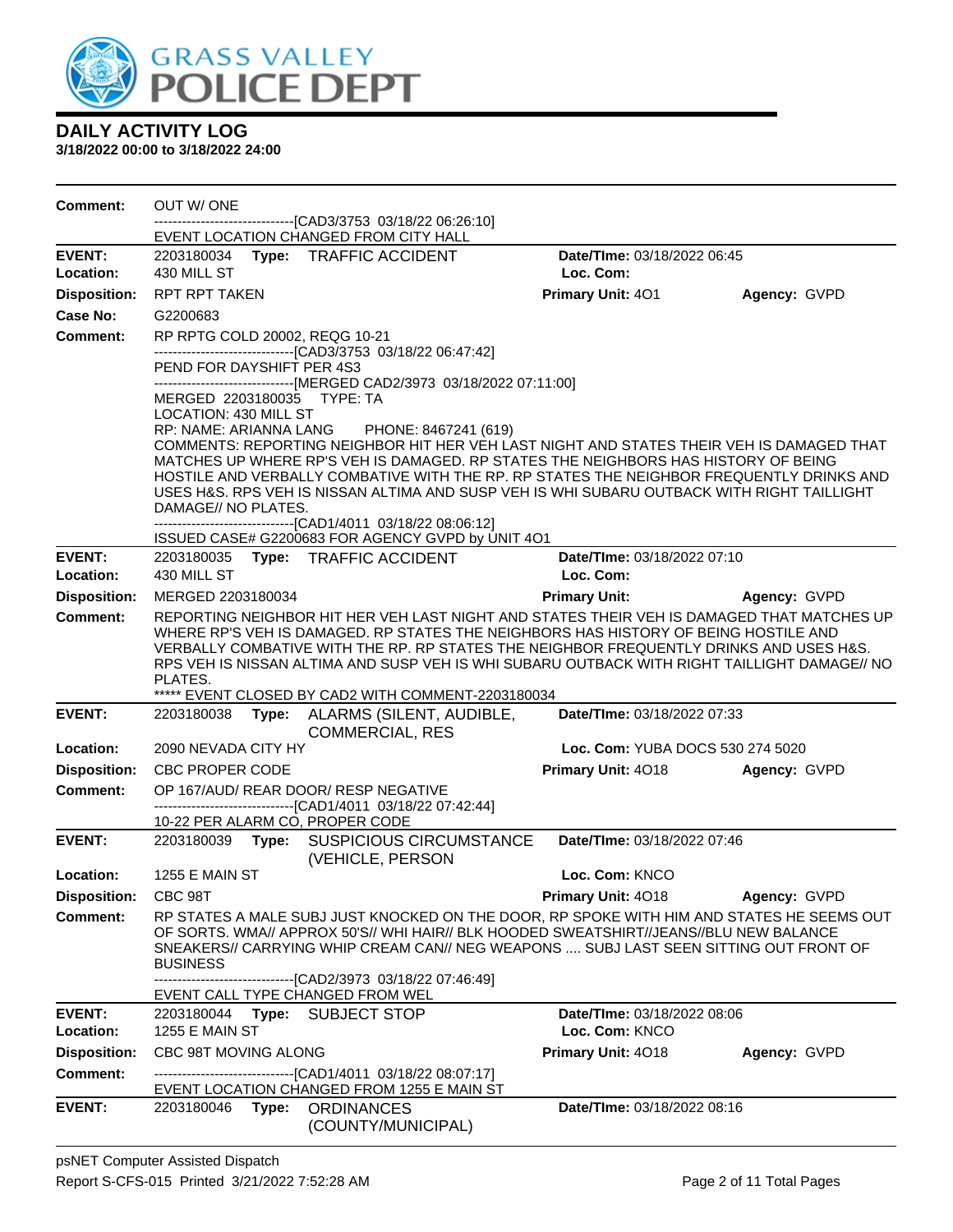

| Location:           | 255 SO AUBURN ST                                                                                                                                                                                                             |                                         | Loc. Com: VETERANS MEMORIAL BUILDING                                                                                                                                                                                                                                                                                                                                               |              |
|---------------------|------------------------------------------------------------------------------------------------------------------------------------------------------------------------------------------------------------------------------|-----------------------------------------|------------------------------------------------------------------------------------------------------------------------------------------------------------------------------------------------------------------------------------------------------------------------------------------------------------------------------------------------------------------------------------|--------------|
| <b>Disposition:</b> | CBC 98T MOVING ALONG                                                                                                                                                                                                         |                                         | <b>Primary Unit: 401</b>                                                                                                                                                                                                                                                                                                                                                           | Agency: GVPD |
| <b>Comment:</b>     | SMALL WALLS AND HE IS BEHIND THE LEFT ONE                                                                                                                                                                                    |                                         | 911 REPORTING MALE SUBJ BEHIND WALL AND IS ASLEEP WITH A SHEET OVER HIS LEGS BUT NO PANTS<br>ON THEREFORE EXPOSING HIMSELF WHILE HE SLEEPS. NO WEAPOSN SEEN OTHER THAN A SMALL<br>BASEBALL BAT NEAR HIMRP STATES WHEN YOU FACE THE FRONT OF THE BUILDING THERE ARE TWO                                                                                                             |              |
| <b>EVENT:</b>       | 2203180048 Type: ANIMALS (ABUSE, LOOSE,                                                                                                                                                                                      | FOUND, INJURED)                         | Date/TIme: 03/18/2022 08:22                                                                                                                                                                                                                                                                                                                                                        |              |
| Location:           | MEMORIAL LN/COLFAX AV                                                                                                                                                                                                        |                                         | Loc. Com:                                                                                                                                                                                                                                                                                                                                                                          |              |
| <b>Disposition:</b> | <b>GOA GOA</b>                                                                                                                                                                                                               |                                         | <b>Primary Unit: 4Z32</b>                                                                                                                                                                                                                                                                                                                                                          | Agency: GVPD |
| <b>Comment:</b>     | <b>STRAY DOG</b>                                                                                                                                                                                                             |                                         |                                                                                                                                                                                                                                                                                                                                                                                    |              |
|                     | -----------------------[CAD1/4011_03/18/22_08:22:16]<br>EVENT LOCATION CHANGED FROM MEMORIAL/ COLFAX                                                                                                                         |                                         |                                                                                                                                                                                                                                                                                                                                                                                    |              |
| <b>EVENT:</b>       | 2203180052<br><b>ACTION</b>                                                                                                                                                                                                  | Type: COMMUNITY POLICING                | Date/TIme: 03/18/2022 08:54                                                                                                                                                                                                                                                                                                                                                        |              |
| Location:           | 660 MINNIE ST                                                                                                                                                                                                                |                                         | Loc. Com: CONDON PARK                                                                                                                                                                                                                                                                                                                                                              |              |
| <b>Disposition:</b> | <b>CBC</b>                                                                                                                                                                                                                   |                                         | <b>Primary Unit: 402</b>                                                                                                                                                                                                                                                                                                                                                           | Agency: GVPD |
| Comment:            | ----------------------------------[CAD1/4011 03/18/22 09:02:22]<br>EVENT LOCATION CHANGED FROM 660 MINNIE ST.                                                                                                                |                                         |                                                                                                                                                                                                                                                                                                                                                                                    |              |
| <b>EVENT:</b>       | 2203180058 Type: WELFARE CHECK                                                                                                                                                                                               |                                         | Date/TIme: 03/18/2022 09:34                                                                                                                                                                                                                                                                                                                                                        |              |
| Location:           | 355 JOERSCHKE DR                                                                                                                                                                                                             |                                         | Loc. Com: SPRINGHILL MANOR CONVALESCENT                                                                                                                                                                                                                                                                                                                                            |              |
| <b>Disposition:</b> | CBC STAFF FOUND HIM, PICKING HIM UP                                                                                                                                                                                          |                                         | <b>HOSPITAL</b><br>Primary Unit: 4018                                                                                                                                                                                                                                                                                                                                              | Agency: GVPD |
| <b>Comment:</b>     | ALSO OUT LOOKING FOR HIM. PER RP SUBJ SHOULD NOT BE COMBATIVE<br>--------------------------------[CAD2/3973 03/18/22 09:35:09]<br>STAFF ENRT TO LOCAL CIGARETTE STORE NEARBY                                                 |                                         | 911 REPORTING ELDERLY MALE LEFT APPROX 10 AGO ON FOOT SUBJ IS COMPETENT AND WAS OUTSIDE<br>SMOKING AND TOOK OFF, RP CALLED FAMILY AND THEY ADVISED THEY DID NOT PICK HIM UP. WMA//<br>BALDING ON TOP AND WHI THIN HAIR ON THE BACK// RED PLAID FLANNEL SHIRT//JEANS WITH BELT AND<br>BIG BELT BUCKLE // SUBJ CARRIES A CANE AND OFTEN CARRIES IT IN THE AIR. PER RP THERE IS STAFF |              |
| <b>EVENT:</b>       |                                                                                                                                                                                                                              |                                         | Date/TIme: 03/18/2022 09:41                                                                                                                                                                                                                                                                                                                                                        |              |
| Location:           | 1249 EA MAIN ST                                                                                                                                                                                                              |                                         | Loc. Com: PINE STREET BURGERS                                                                                                                                                                                                                                                                                                                                                      |              |
| <b>Disposition:</b> | RPT RPT TAKEN                                                                                                                                                                                                                |                                         | Primary Unit: 401 Agency: GVPD                                                                                                                                                                                                                                                                                                                                                     |              |
| Case No:            | G2200684                                                                                                                                                                                                                     |                                         |                                                                                                                                                                                                                                                                                                                                                                                    |              |
| <b>Comment:</b>     | -------------------------------[CAD1/4011 03/18/22 09:41:11]<br>EVENT LOCATION CHANGED FROM 1249 E MAIN<br>-------------------------------[CAD1/4011 03/18/22 09:55:41]<br>ISSUED CASE# G2200684 FOR AGENCY GVPD by UNIT 4O1 |                                         |                                                                                                                                                                                                                                                                                                                                                                                    |              |
| <b>EVENT:</b>       | 2203180060 Type: VEH CITES, VIN, TOWS, DUI                                                                                                                                                                                   |                                         | Date/TIme: 03/18/2022 09:41                                                                                                                                                                                                                                                                                                                                                        |              |
| Location:           | <b>1255 E MAIN ST</b>                                                                                                                                                                                                        |                                         | Loc. Com: KNCO                                                                                                                                                                                                                                                                                                                                                                     |              |
| <b>Disposition:</b> | <b>HBD</b>                                                                                                                                                                                                                   |                                         | <b>Primary Unit:</b>                                                                                                                                                                                                                                                                                                                                                               | Agency: GVPD |
| Comment:            | REPORTING RV IN PARKING LOT WITH GENERATOR RUNNING. NEG ASSOC SUBJ.<br>--------------------------[CAD4/4024_03/18/22 09:49:09]                                                                                               |                                         |                                                                                                                                                                                                                                                                                                                                                                                    |              |
|                     | RP CALLED BACK STATING RV HAS MOVED 10-22 DISPATCH<br>***** EVENT CLOSED BY CAD1                                                                                                                                             |                                         |                                                                                                                                                                                                                                                                                                                                                                                    |              |
| <b>EVENT:</b>       | 2203180061<br>Type: ALL OTHERS                                                                                                                                                                                               |                                         | Date/TIme: 03/18/2022 09:43                                                                                                                                                                                                                                                                                                                                                        |              |
| Location:           | 185 E MAIN ST                                                                                                                                                                                                                |                                         | Loc. Com: GRASS VALLEY POST OFFICE                                                                                                                                                                                                                                                                                                                                                 |              |
| <b>Disposition:</b> | <b>CBC</b>                                                                                                                                                                                                                   |                                         | <b>Primary Unit: 402</b>                                                                                                                                                                                                                                                                                                                                                           | Agency: GVPD |
| <b>Comment:</b>     | ------------------------------[CAD1/4011_03/18/22 09:43:21]<br>EVENT LOCATION CHANGED FROM POST OFFICE                                                                                                                       |                                         |                                                                                                                                                                                                                                                                                                                                                                                    |              |
| <b>EVENT:</b>       | 2203180071<br>Type:                                                                                                                                                                                                          | <b>ORDINANCES</b><br>(COUNTY/MUNICIPAL) | Date/TIme: 03/18/2022 10:04                                                                                                                                                                                                                                                                                                                                                        |              |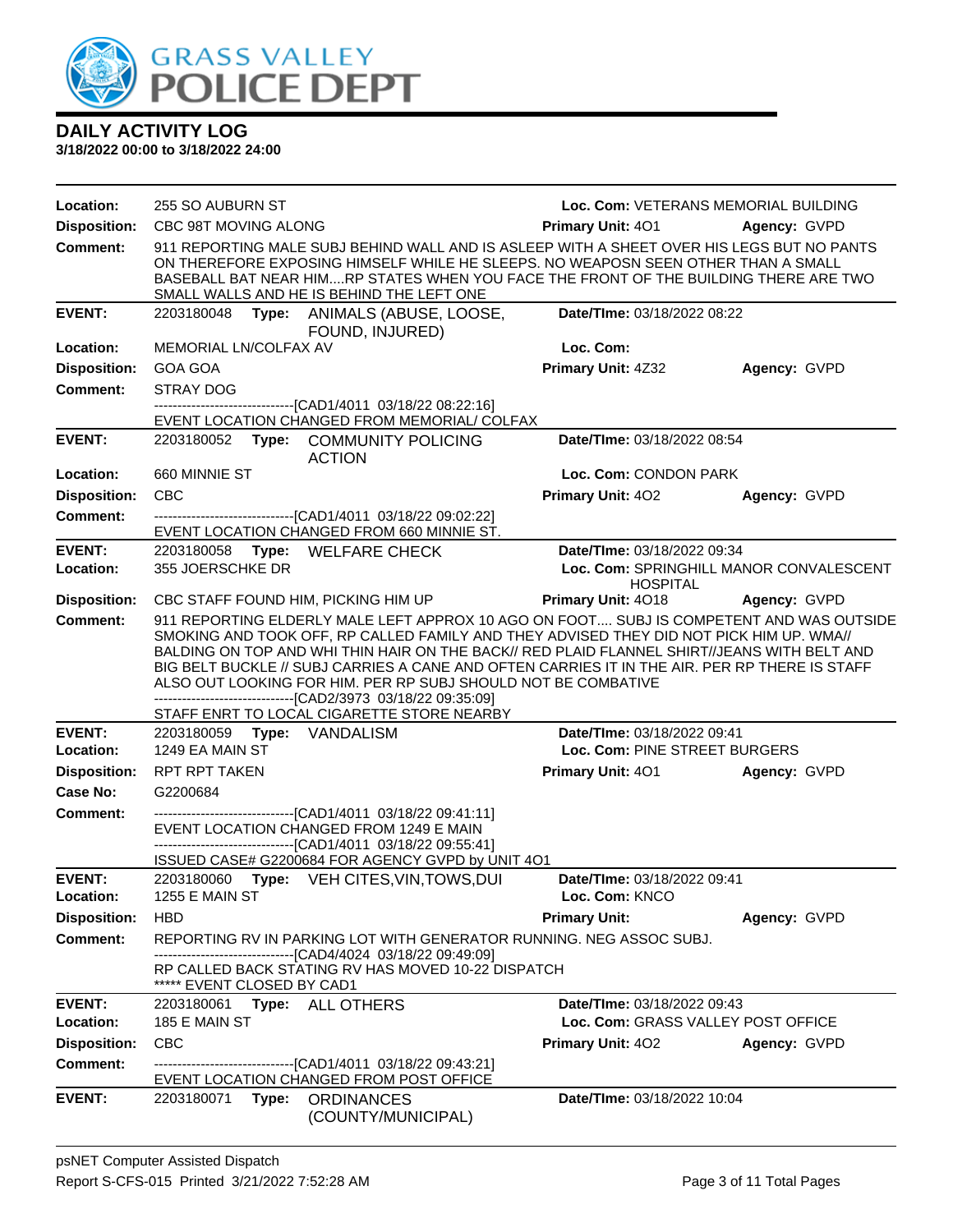

**3/18/2022 00:00 to 3/18/2022 24:00**

| Location:           | 692 FREEMAN LN # A                                                                                                                                                            | Loc. Com: RALEYS                   |              |
|---------------------|-------------------------------------------------------------------------------------------------------------------------------------------------------------------------------|------------------------------------|--------------|
| <b>Disposition:</b> | <b>CBC</b>                                                                                                                                                                    | Primary Unit: 402                  | Agency: GVPD |
| <b>Comment:</b>     | PETITIONERS COMPLAINT                                                                                                                                                         |                                    |              |
|                     | -------------------------------[CAD1/4011 03/18/22 10:05:05]<br>EVENT LOCATION CHANGED FROM 692 FREEMAN<br>------------------------------[4O2/MDT 03/18/22 10:29]             |                                    |              |
|                     | CONTACT MADE WITH 2 PETITIONERS WHO WERE ADVISED OF CRIMINAL TRESPASSING LAWS. THE<br>PETITIONERS PACKED IT UP AND LEFT.                                                      |                                    |              |
| <b>EVENT:</b>       | 2203180074 Type: ORDINANCES<br>(COUNTY/MUNICIPAL)                                                                                                                             | Date/TIme: 03/18/2022 10:21        |              |
| Location:           | 255 SO AUBURN ST                                                                                                                                                              | Loc. Com: VETS BUILDING            |              |
| <b>Disposition:</b> | CBC SPIRIT HOUSE PICKING HIM UP 98T                                                                                                                                           | <b>Primary Unit: 401</b>           | Agency: GVPD |
| <b>Comment:</b>     | 911 THE SU THAT WAS TOLD TO LEAVE EARLIER IS BACK, HIDING BEHIND A HEDGE                                                                                                      |                                    |              |
| <b>EVENT:</b>       | 2203180080<br>Type:<br>ANIMALS (ABUSE, LOOSE,<br>FOUND, INJURED)                                                                                                              | <b>Date/Time: 03/18/2022 10:38</b> |              |
| Location:           | 209 WILEY LN                                                                                                                                                                  | Loc. Com:                          |              |
| <b>Disposition:</b> | <b>CBC NO BARKING HEARD</b>                                                                                                                                                   | Primary Unit: 4Z32                 | Agency: GVPD |
| <b>Comment:</b>     | --------------------------------[CAD1/4011 03/18/22 10:38:51]<br>EVENT LOCATION CHANGED FROM 209 WILEY LN                                                                     |                                    |              |
| <b>EVENT:</b>       | 2203180081 Type: ANIMALS (ABUSE, LOOSE,<br>FOUND, INJURED)                                                                                                                    | Date/TIme: 03/18/2022 10:41        |              |
| Location:           | 366 SUTTON WY # 2                                                                                                                                                             | Loc. Com:                          |              |
| <b>Disposition:</b> | <b>CBC</b>                                                                                                                                                                    | Primary Unit: 4Z32                 | Agency: GVPD |
| Case No:            | G2200686                                                                                                                                                                      |                                    |              |
| <b>Comment:</b>     | -------------------------------[CAD1/4011 03/18/22 10:41:20]<br>EVENT LOCATION CHANGED FROM 366 SUTTON                                                                        |                                    |              |
|                     | -------------------------------[CAD1/4011 03/18/22 10:48:38]<br>EVENT LOCATION CHANGED FROM 366 SUTTON WY GV<br>--------------------------------[CAD2/3973 03/18/22 11:27:00] |                                    |              |
|                     | ISSUED CASE# G2200686-G2200686 FOR GVPD by UNIT 4Z32                                                                                                                          |                                    |              |
| <b>EVENT:</b>       | 2203180089<br>Type: ALL OTHERS                                                                                                                                                | Date/TIme: 03/18/2022 11:03        |              |
| Location:           | 729 TAYLORVILLE RD                                                                                                                                                            | Loc. Com: CARLS JR 530 477 5649    |              |
| <b>Disposition:</b> | <b>CBC</b>                                                                                                                                                                    | <b>Primary Unit: 402</b>           | Agency: GVPD |
| <b>Comment:</b>     | OW AUBURN PAROLE                                                                                                                                                              |                                    |              |
|                     | -------------------------------[CAD1/4011 03/18/22 11:03:57]<br>EVENT LOCATION CHANGED FROM CARLS JR                                                                          |                                    |              |
| <b>EVENT:</b>       | 2203180092<br>Type: THEFT (GRAND, PETTY, FROM<br>MERCHANT)                                                                                                                    | Date/TIme: 03/18/2022 11:12        |              |
| Location:           | 634 KATE HAYES ST                                                                                                                                                             | Loc. Com: KATE HAYES APARTMENTS    |              |
| <b>Disposition:</b> | <b>RPT RPT TAKEN</b>                                                                                                                                                          | <b>Primary Unit: 401</b>           | Agency: GVPD |
| Case No:            | G2200685                                                                                                                                                                      |                                    |              |
| <b>Comment:</b>     | RP RPTG THEFT OF ITEMS FROM AN UNLOCKED VEH, REQG 10-21                                                                                                                       |                                    |              |
|                     | ----------------------[CAD1/4011_03/18/22 11:24:43]<br>ISSUED CASE# G2200685 FOR AGENCY GVPD by UNIT 4O1                                                                      |                                    |              |
| <b>EVENT:</b>       | 2203180096<br><b>Type:</b> VEHICLE STOP                                                                                                                                       | Date/TIme: 03/18/2022 11:22        |              |
| Location:           | BENNETT ST/49/20 RAMP                                                                                                                                                         | Loc. Com: NB ON                    |              |
| <b>Disposition:</b> | WA VERBAL                                                                                                                                                                     | <b>Primary Unit: 4K6</b>           | Agency: GVPD |
| Comment:            | License: 6ZBH115 State: CA<br>----------------------[CAD1/4011_03/18/22 11:23:09]                                                                                             |                                    |              |
|                     | EVENT LOCATION CHANGED FROM BENNET/49 NB                                                                                                                                      |                                    |              |
| <b>EVENT:</b>       | 2203180101<br>Type:<br>PROPERTY LOST OR FOUND                                                                                                                                 | Date/TIme: 03/18/2022 12:02        |              |

psNET Computer Assisted Dispatch Report S-CFS-015 Printed 3/21/2022 7:52:28 AM Page 4 of 11 Total Pages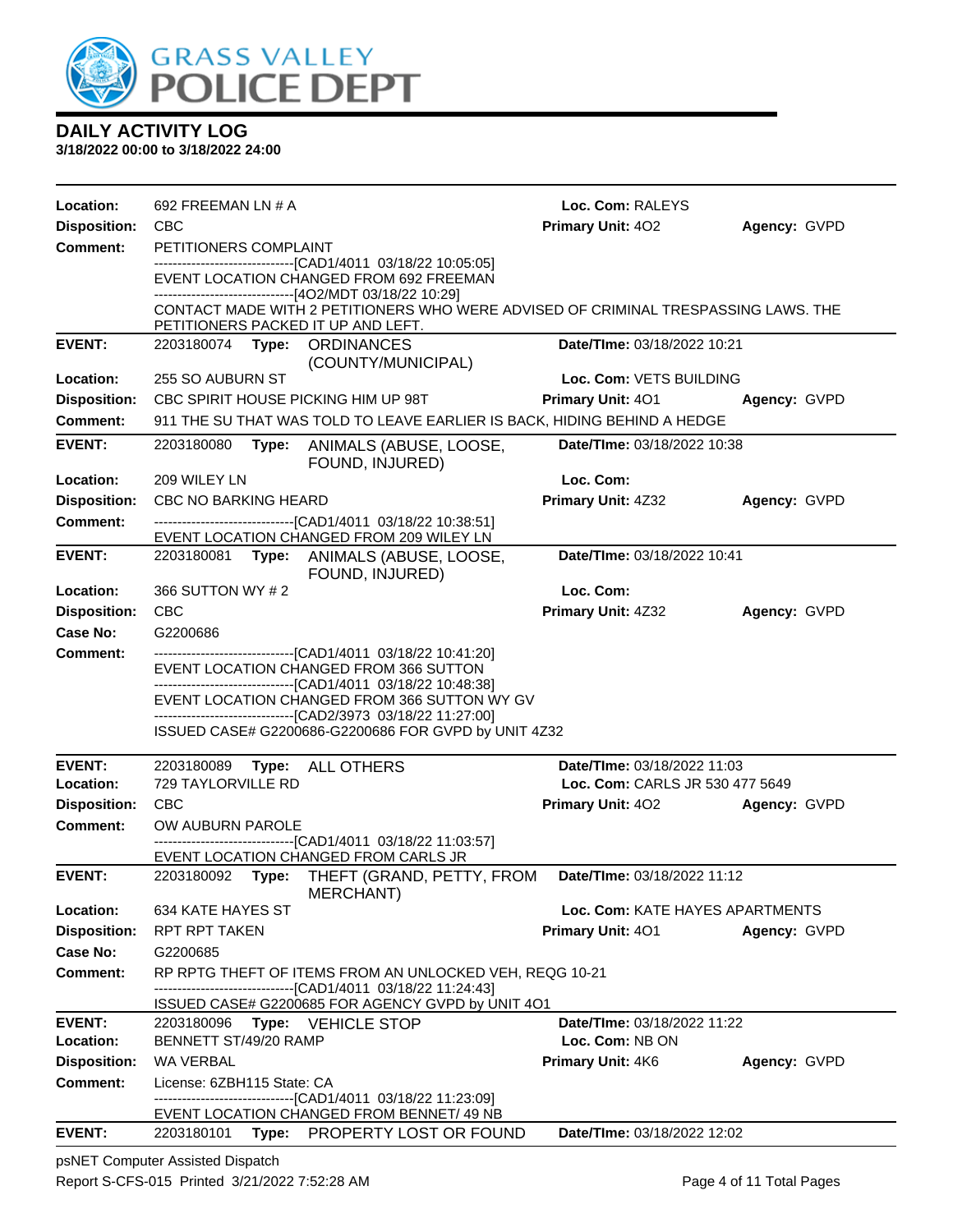

| Location:           | <b>1221 E MAIN ST</b>                                                                                                           |                                                                                                                                                                                                                                                                              | Loc. Com: HOLIDAY LODGE            |              |
|---------------------|---------------------------------------------------------------------------------------------------------------------------------|------------------------------------------------------------------------------------------------------------------------------------------------------------------------------------------------------------------------------------------------------------------------------|------------------------------------|--------------|
| <b>Disposition:</b> | CBC                                                                                                                             |                                                                                                                                                                                                                                                                              | <b>Primary Unit: 4018</b>          | Agency: GVPD |
| <b>Comment:</b>     |                                                                                                                                 | RP IS AN EMPLOYEE REQUESTING 10-21 REF STOLEN PROPERTY LOCATED IN A ROOM.                                                                                                                                                                                                    |                                    |              |
| <b>EVENT:</b>       | 2203180104                                                                                                                      | Type: PROPERTY LOST OR FOUND                                                                                                                                                                                                                                                 | Date/TIme: 03/18/2022 12:09        |              |
| Location:           | SUTTON WY/BRUNSWICK RD                                                                                                          |                                                                                                                                                                                                                                                                              | Loc. Com: BANK OF AMERICA          |              |
| <b>Disposition:</b> | CBC 98T ADVISED 602 FROM KNCO                                                                                                   |                                                                                                                                                                                                                                                                              | <b>Primary Unit: 4018</b>          | Agency: GVPD |
| <b>Comment:</b>     | <b>AMERICA</b><br>-------------------------------[CAD1/4011 03/18/22 12:28:23]                                                  | 911 XFR FROM CHP-- RP STATES THAT EARLIER TODAY AN OFFICER STOPPED HIM AND TOOK HIS WALLET<br>AND NEVER GAVE IT BACK. RP DOESNT HAVE A PHONE, THE PHONE NUMBER THE RP CALLED FROM IS A<br>PASSERBY THAT THE RP ASKED TO USE PHONE. RP STANDING BY FOR CONTACT BEHIND BANK OF |                                    |              |
|                     | ADVISED 602 FROM KNCO PARKING LOT                                                                                               |                                                                                                                                                                                                                                                                              |                                    |              |
| <b>EVENT:</b>       | 2203180106    Type: 911    UNKNOWN                                                                                              | (HANGUPS, ABAN'S)                                                                                                                                                                                                                                                            | Date/TIme: 03/18/2022 12:24        |              |
| Location:           | 205 NORTHRIDGE DR                                                                                                               |                                                                                                                                                                                                                                                                              | Loc. Com:                          |              |
| <b>Disposition:</b> | <b>HBD</b>                                                                                                                      |                                                                                                                                                                                                                                                                              | <b>Primary Unit:</b>               | Agency: GVPD |
| Comment:            | MISDIAL, C4<br>***** EVENT CLOSED BY CAD2                                                                                       |                                                                                                                                                                                                                                                                              |                                    |              |
| <b>EVENT:</b>       | 2203180109    Type: 911    UNKNOWN                                                                                              | (HANGUPS, ABAN'S)                                                                                                                                                                                                                                                            | Date/TIme: 03/18/2022 12:36        |              |
| Location:           | 692 FREEMAN LN # A                                                                                                              |                                                                                                                                                                                                                                                                              | Loc. Com: RALEYS                   |              |
| <b>Disposition:</b> | <b>HBD</b>                                                                                                                      |                                                                                                                                                                                                                                                                              | <b>Primary Unit:</b>               | Agency: GVPD |
| <b>Comment:</b>     | --------------------------------[CAD2/3973 03/18/22 12:36:52]                                                                   | OPEN LINE, ELDERLY MALE HEARD SAYING "HELLO?" AND THEN DISCONENCTS                                                                                                                                                                                                           |                                    |              |
|                     | NEG SIGNIFICANT RECENT HISTORY<br>-------------------------------[CAD2/3973_03/18/22 12:37:38]                                  |                                                                                                                                                                                                                                                                              |                                    |              |
|                     |                                                                                                                                 | EVENT LOCATION CHANGED FROM LAT: 39.20058600 LONG: -121.056772 GRASS VALLEY                                                                                                                                                                                                  |                                    |              |
|                     | --------------------------------[CAD2/3973 03/18/22 12:37:43]<br>ON CALL BACK RP C4, UNK REASON                                 |                                                                                                                                                                                                                                                                              |                                    |              |
|                     | ***** EVENT CLOSED BY CAD2                                                                                                      |                                                                                                                                                                                                                                                                              |                                    |              |
| <b>EVENT:</b>       | 2203180111<br>Type:                                                                                                             | THEFT (GRAND, PETTY, FROM<br>MERCHANT)                                                                                                                                                                                                                                       | Date/TIme: 03/18/2022 12:51        |              |
| Location:           | 138 COLFAX AV                                                                                                                   |                                                                                                                                                                                                                                                                              | Loc. Com:                          |              |
| <b>Disposition:</b> | PEN MESSAGE LEFT                                                                                                                |                                                                                                                                                                                                                                                                              | Primary Unit: 401                  | Agency: GVPD |
| <b>Comment:</b>     |                                                                                                                                 | RP REPORTING THE THEFT OF EARBUDS REQUEST 10-21.<br>----------------------[CAD2/3973_03/18/22 13:13:12]                                                                                                                                                                      |                                    |              |
|                     | RE-OPENED AS EVENT GVPD 2203180119                                                                                              |                                                                                                                                                                                                                                                                              |                                    |              |
| <b>EVENT:</b>       | 2203180119<br>Type:                                                                                                             | THEFT (GRAND, PETTY, FROM  Date/Time: 03/18/2022 13:13<br><b>MERCHANT)</b>                                                                                                                                                                                                   |                                    |              |
| Location:           | 138 COLFAX AV                                                                                                                   |                                                                                                                                                                                                                                                                              | Loc. Com:                          |              |
| <b>Disposition:</b> | <b>RPT</b>                                                                                                                      |                                                                                                                                                                                                                                                                              | Primary Unit: 401                  | Agency: GVPD |
| Case No:            | G2200687                                                                                                                        |                                                                                                                                                                                                                                                                              |                                    |              |
| <b>Comment:</b>     | ***** RE-OPENED EVENT GVPD 2203180111                                                                                           |                                                                                                                                                                                                                                                                              |                                    |              |
|                     | [comments event 2203180111]<br>[end comments event 2203180111]<br>--------------------------------[CAD2/3973 03/18/22 13:13:18] | (opened 03/18/2022 12:51:38, 4O1, closed as PEN 03/18/2022 13:01:44)<br>RP REPORTING THE THEFT OF EARBUDS REQUEST 10-21.<br>ISSUED CASE# G2200687 FOR AGENCY GVPD by UNIT 4O1                                                                                                |                                    |              |
| <b>EVENT:</b>       | 2203180120                                                                                                                      | Type: COMMUNITY POLICING<br><b>ACTION</b>                                                                                                                                                                                                                                    | <b>Date/Time: 03/18/2022 13:14</b> |              |
| <b>Disposition:</b> | <b>CBC</b>                                                                                                                      |                                                                                                                                                                                                                                                                              | Primary Unit: 402                  | Agency: GVPD |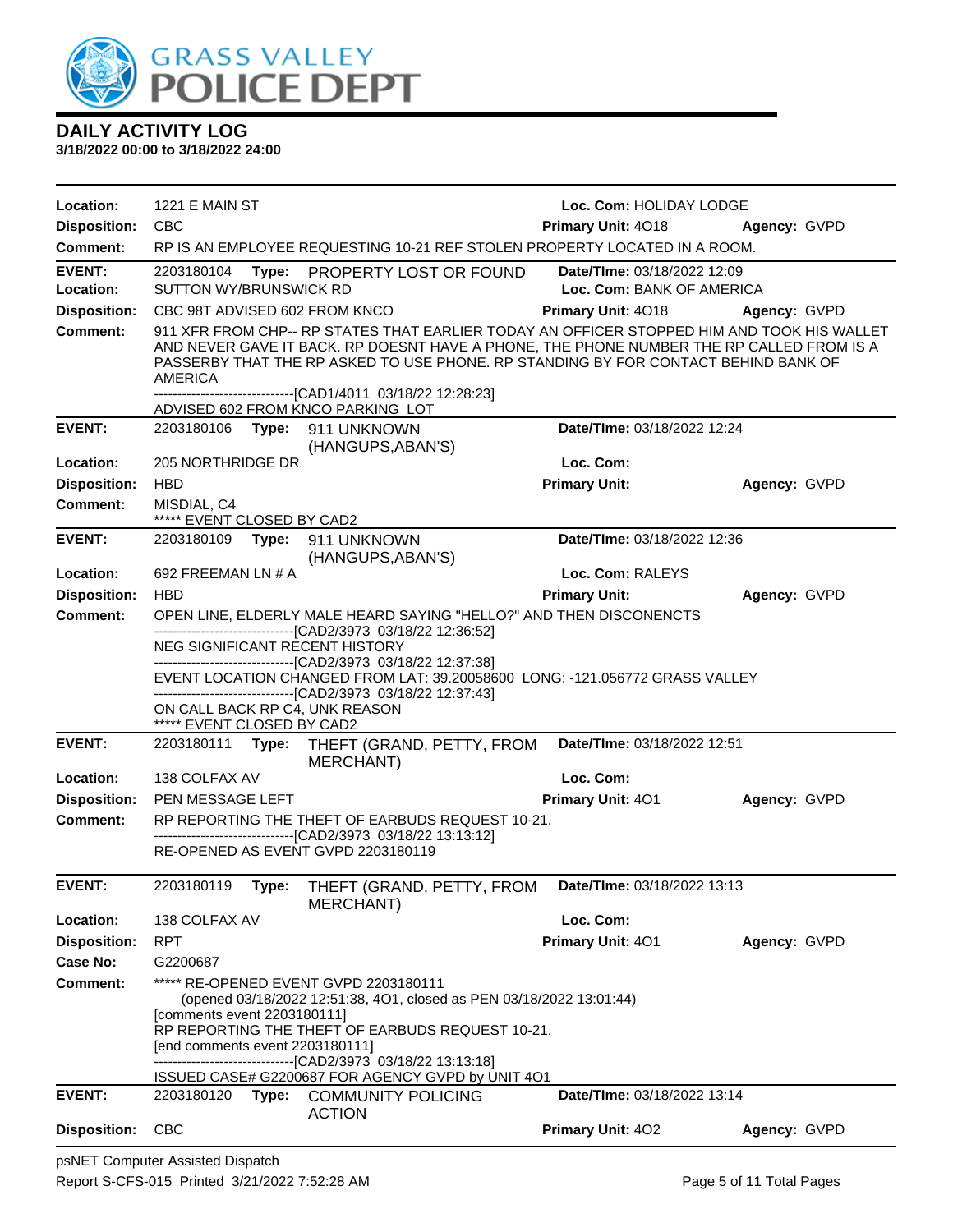

| <b>Comment:</b>     |                               |       |                                                                                                                                                                               |                             |              |
|---------------------|-------------------------------|-------|-------------------------------------------------------------------------------------------------------------------------------------------------------------------------------|-----------------------------|--------------|
| <b>EVENT:</b>       | 2203180121                    | Type: | DISTURBANCE (NOISE,<br>MUSIC, VERBAL, BARKI                                                                                                                                   | Date/TIme: 03/18/2022 13:20 |              |
| Location:           | 1005 SUTTON WY                |       |                                                                                                                                                                               | Loc. Com: CVS               |              |
| <b>Disposition:</b> | <b>RPT</b>                    |       |                                                                                                                                                                               | Primary Unit: 4018          | Agency: GVPD |
| Case No:            | G2200688                      |       |                                                                                                                                                                               |                             |              |
| Comment:            | REQUESTING CONTACT.           |       | EMPLOYEE REPORTING A CUSTOMER IS ATTEMPTING TO PAY THEIR BILL WITH A FAKE \$100 BILL. RP<br>-------------------------------[CAD2/3973 03/18/22 13:33:44]                      |                             |              |
|                     |                               |       | ISSUED CASE# G2200688 FOR AGENCY GVPD by UNIT 4O18                                                                                                                            |                             |              |
| <b>EVENT:</b>       |                               |       | 2203180122 Type: THEFT (GRAND, PETTY, FROM<br><b>MERCHANT)</b>                                                                                                                | Date/TIme: 03/18/2022 13:21 |              |
| Location:           | 120 BANK ST                   |       |                                                                                                                                                                               | Loc. Com:                   |              |
| <b>Disposition:</b> | <b>RPT</b>                    |       |                                                                                                                                                                               | Primary Unit: 4K6           | Agency: GVPD |
| Case No:            | G2200690                      |       |                                                                                                                                                                               |                             |              |
| Comment:            |                               |       | 911 THEFT OF NICE SHOES, JUST OCC'D. LEFT ON FOOT, DOT PAST THE BUS STOP                                                                                                      |                             |              |
|                     |                               |       | --------------------------------[CAD1/4011 03/18/22 13:22:13]<br>WMA RED DREADLOCKS LSW GRY SHIRT, BLU JEANS, GRY SHOES                                                       |                             |              |
|                     |                               |       | "REGULARLY STEALS AROUND TOWN" PER RP. RPS HUSBAND IS CURRENTLY ON FOOT CHASING HIM.<br>-------------------------------[CAD1/4011 03/18/22 13:22:59]                          |                             |              |
|                     |                               |       | WOULD LIKE TO PRESS CHARGES.                                                                                                                                                  |                             |              |
|                     |                               |       | RP NOW STATING THERE WERE MORE STOLEN ITEMS IN HIS ARMS<br>--------------------------------[CAD2/3973 03/18/22 13:46:38]<br>ISSUED CASE# G2200690 FOR AGENCY GVPD by UNIT 4K6 |                             |              |
| <b>EVENT:</b>       |                               |       | 2203180124 Type: SUBJECT STOP                                                                                                                                                 | Date/TIme: 03/18/2022 13:34 |              |
| Location:           | 1105 SUTTON WY                |       |                                                                                                                                                                               | Loc. Com:                   |              |
| <b>Disposition:</b> | ARA SUBJ ADV ON WARRANT       |       |                                                                                                                                                                               | <b>Primary Unit: 401</b>    | Agency: GVPD |
| Case No:            | G2200689                      |       |                                                                                                                                                                               |                             |              |
| <b>Comment:</b>     |                               |       | OW SUBJ LAYIN IN MIDDLE OF ROAD ACROSS FROM LISTED<br>--------------------------------[CAD2/3973 03/18/22 13:34:53]                                                           |                             |              |
|                     |                               |       | EVENT LOCATION CHANGED FROM 1105 SUTTON                                                                                                                                       |                             |              |
|                     |                               |       | -------------------------------[CAD2/3973 03/18/22 13:37:01]                                                                                                                  |                             |              |
| <b>EVENT:</b>       |                               |       | ISSUED CASE# G2200689 FOR AGENCY GVPD by UNIT 401                                                                                                                             | Date/TIme: 03/18/2022 13:50 |              |
| Location:           | 148 HUGHES RD                 |       |                                                                                                                                                                               | Loc. Com: QUIK STOP MARKET  |              |
|                     | Disposition: CBC SUBJ ADV 602 |       |                                                                                                                                                                               | Primary Unit: 4018          | Agency: GVPD |
| <b>Comment:</b>     |                               |       | 911 SU INSIDE THE BUSINESS IS THREATENING RP. REQG HE BE 602'D                                                                                                                |                             |              |
|                     |                               |       |                                                                                                                                                                               |                             |              |
|                     | MALE SUBJ WEARING TAN SHIRT   |       | -------[CAD1/4011 03/18/22 13:50:42]                                                                                                                                          |                             |              |
|                     |                               |       | NO WEAPONS THAT RP CAN SEE, BELIEVES THE SUIS 11550 OR HBD                                                                                                                    |                             |              |
| <b>EVENT:</b>       | 2203180129                    | Type: | DISTURBANCE (NOISE,<br>MUSIC, VERBAL, BARKI                                                                                                                                   | Date/TIme: 03/18/2022 14:11 |              |
| Location:           |                               |       | RAILROAD AV/IDAHO MARYLAND RD                                                                                                                                                 | Loc. Com:                   |              |
| <b>Disposition:</b> | <b>UTL</b>                    |       |                                                                                                                                                                               | Primary Unit: 4018          | Agency: GVPD |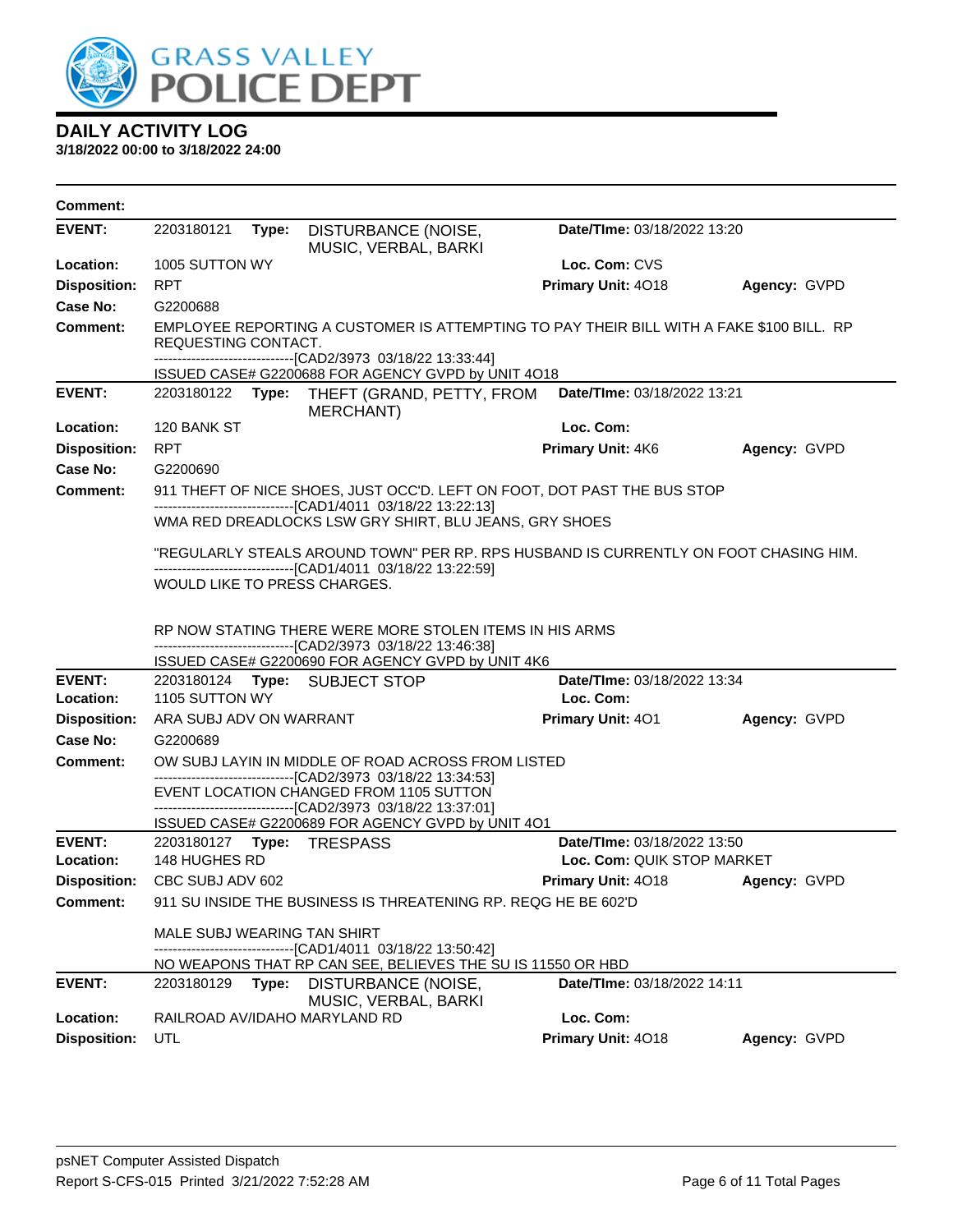

#### **3/18/2022 00:00 to 3/18/2022 24:00**

| Comment:                               |                                                | 911 SU IN LARGE BLK FORD PICK UP CHASING A MOTORCYCLE                                                                                                                               |                                                                                |              |
|----------------------------------------|------------------------------------------------|-------------------------------------------------------------------------------------------------------------------------------------------------------------------------------------|--------------------------------------------------------------------------------|--------------|
|                                        | IN LARGE RED LETTERS "SATISFACTORY"            | ---------------------------[CAD1/4011 03/18/22 14:11:37]                                                                                                                            |                                                                                |              |
|                                        |                                                | ------------------------------[CAD2/3973 03/18/22 14:11:43]                                                                                                                         |                                                                                |              |
|                                        | <b>VOICED</b>                                  | ---------------------------------[CAD2/3973 03/18/22 14:11:57]                                                                                                                      |                                                                                |              |
|                                        | 4018 COPIES                                    |                                                                                                                                                                                     |                                                                                |              |
|                                        | <b>MARYLAND</b>                                | -------------------------------[CAD1/4011 03/18/22 14:12:28]<br>SOME STUFF FLEW OUT OF THE BED OF THE TRUCK ON 49 BEFORE THEY TURNED OFF ONTO IDAHO                                 |                                                                                |              |
| <b>EVENT:</b>                          | 2203180130                                     | Type: ALL OTHERS                                                                                                                                                                    | Date/TIme: 03/18/2022 14:19                                                    |              |
| Location:                              | 129 S AUBURN ST<br><b>CBC</b>                  |                                                                                                                                                                                     | Loc. Com: GRASS VALLEY POLICE DEPARTMENT                                       |              |
| <b>Disposition:</b><br><b>Comment:</b> | RP IN GV LOBBY FOR A TICKET SIGN OFF           |                                                                                                                                                                                     | Primary Unit: 4018                                                             | Agency: GVPD |
|                                        |                                                |                                                                                                                                                                                     |                                                                                |              |
| <b>EVENT:</b>                          | 2203180133<br>Type:                            | THEFT (GRAND, PETTY, FROM<br>MERCHANT)                                                                                                                                              | Date/TIme: 03/18/2022 14:28                                                    |              |
| Location:                              | 135 W MCKNIGHT WY # A                          |                                                                                                                                                                                     | Loc. Com: ALL SEASONS POOS AND SPAS                                            |              |
| <b>Disposition:</b>                    | <b>RPT</b>                                     |                                                                                                                                                                                     | Primary Unit: 401                                                              | Agency: GVPD |
| Case No:                               | G2200691                                       |                                                                                                                                                                                     |                                                                                |              |
| Comment:                               |                                                | RP REPORTING THEFT OF A WAGON REQUEST 10-21 FOR REPORT.<br>-------------------------------[CAD2/3973 03/18/22 14:42:15]                                                             |                                                                                |              |
|                                        |                                                | ISSUED CASE# G2200691 FOR AGENCY GVPD by UNIT 4O1                                                                                                                                   |                                                                                |              |
| <b>EVENT:</b>                          |                                                | 2203180136 Type: TRAFFIC ACCIDENT                                                                                                                                                   | Date/TIme: 03/18/2022 14:39                                                    |              |
| Location:                              | 107 E MCKNIGHT WY                              |                                                                                                                                                                                     | Loc. Com: GRASS VALLEY CHEVRON                                                 |              |
| <b>Disposition:</b>                    | PEN MESSAGE LEFT                               |                                                                                                                                                                                     | <b>Primary Unit: 401</b>                                                       | Agency: GVPD |
| <b>Comment:</b>                        |                                                | RP REQG 10-21 REF 20002. BNS SHOULD HAVE VIDEO<br>-------------------------------[CAD2/3973 03/18/22 14:56:24]                                                                      |                                                                                |              |
|                                        | RE-OPENED AS EVENT GVPD 2203180138             |                                                                                                                                                                                     |                                                                                |              |
| <b>EVENT:</b>                          | 2203180137<br>Type:                            | TRAFFIC (DUI, PARKING,                                                                                                                                                              | Date/TIme: 03/18/2022 14:40                                                    |              |
|                                        |                                                | SPEED, HAZ                                                                                                                                                                          |                                                                                |              |
| Location:                              | <b>FREEMAN LANE</b>                            |                                                                                                                                                                                     | Loc. Com:                                                                      |              |
| <b>Disposition:</b>                    | <b>CBC</b>                                     |                                                                                                                                                                                     | <b>Primary Unit: 4S5</b>                                                       | Agency: GVPD |
| Comment:                               | <b>AGAIN</b>                                   | RP AT GVPD TO SPEAK WITH 4S5 REF PARKING HIS VEH ON FREEMAN LANE, STATES HE HAD PERMISSION<br>BEFORE AND HAD TO MOVE DUE TO PAVING THE ROAD AND RP NOW WOULD LIKE TO GET PERMISSION |                                                                                |              |
| <b>EVENT:</b>                          | 2203180138<br>Type:                            | <b>TRAFFIC ACCIDENT</b>                                                                                                                                                             | Date/TIme: 03/18/2022 14:56                                                    |              |
| Location:                              | 107 E MCKNIGHT WY                              |                                                                                                                                                                                     | Loc. Com: GRASS VALLEY CHEVRON                                                 |              |
| <b>Disposition:</b>                    | <b>RPT</b>                                     |                                                                                                                                                                                     | <b>Primary Unit: 401</b>                                                       | Agency: GVPD |
| Case No:                               | G2200692                                       |                                                                                                                                                                                     |                                                                                |              |
| Comment:                               |                                                | ***** RE-OPENED EVENT GVPD 2203180136<br>(opened 03/18/2022 14:39:21, 4O1, closed as PEN 03/18/2022 14:46:11)                                                                       |                                                                                |              |
|                                        | [comments event 2203180136]                    |                                                                                                                                                                                     |                                                                                |              |
|                                        | [end comments event 2203180136]                | RP REQG 10-21 REF 20002. BNS SHOULD HAVE VIDEO                                                                                                                                      |                                                                                |              |
|                                        |                                                | -------------------------------[CAD2/3973 03/18/22 15:16:06]                                                                                                                        |                                                                                |              |
|                                        |                                                | ISSUED CASE# G2200692 FOR AGENCY GVPD by UNIT 401                                                                                                                                   |                                                                                |              |
| <b>EVENT:</b><br>Location:             | 2203180141 Type: ALL OTHERS<br>129 S AUBURN ST |                                                                                                                                                                                     | <b>Date/Time: 03/18/2022 15:12</b><br>Loc. Com: GRASS VALLEY POLICE DEPARTMENT |              |
| <b>Disposition:</b>                    | CBC                                            |                                                                                                                                                                                     | <b>Primary Unit: 4K6</b>                                                       | Agency: GVPD |
| <b>Comment:</b>                        | RP IN GV LOBBY TO PICK UP RECORDS.             |                                                                                                                                                                                     |                                                                                |              |
| <b>EVENT:</b>                          | 2203180145                                     | Type: WELFARE CHECK                                                                                                                                                                 | Date/TIme: 03/18/2022 15:36                                                    |              |
|                                        |                                                |                                                                                                                                                                                     |                                                                                |              |

psNET Computer Assisted Dispatch Report S-CFS-015 Printed 3/21/2022 7:52:28 AM Page 7 of 11 Total Pages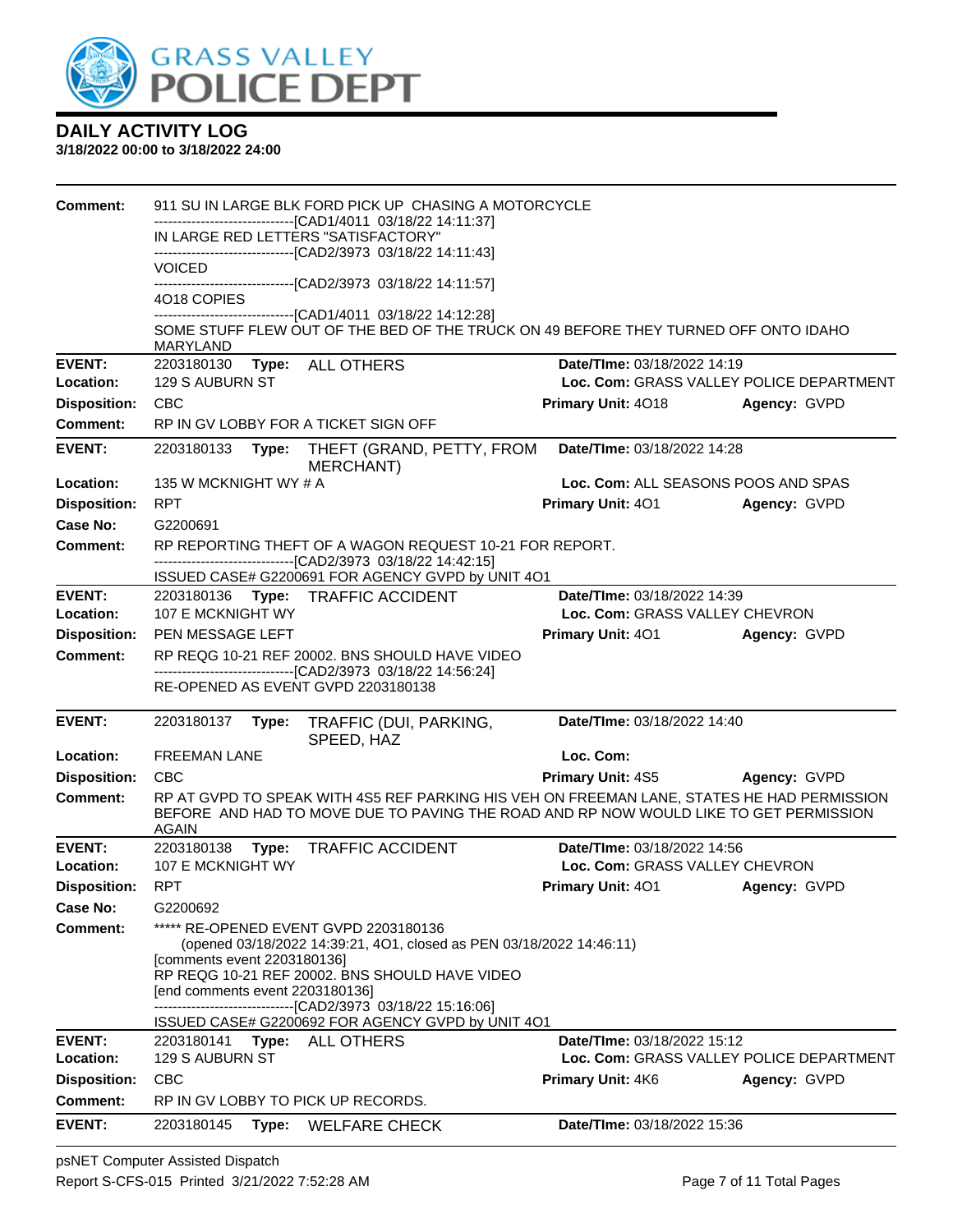

| Location:                  | 140 LITTON DR                                         |                                                                                                                                                                                                                                                | Loc. Com: BRIARPATCH                                |                     |
|----------------------------|-------------------------------------------------------|------------------------------------------------------------------------------------------------------------------------------------------------------------------------------------------------------------------------------------------------|-----------------------------------------------------|---------------------|
| <b>Disposition:</b>        | ARA                                                   |                                                                                                                                                                                                                                                | Primary Unit: 4018                                  | Agency: GVPD        |
| Case No:                   | G2200693                                              |                                                                                                                                                                                                                                                |                                                     |                     |
| Comment:                   | BEANIE.                                               | EMPLOYEE REPORTING 647F FEMALE IN THE PARKING LOT THROWING UP, BROWN PANTS AND PURPLE                                                                                                                                                          |                                                     |                     |
|                            |                                                       | --------------------------------[CAD2/3973 03/18/22 16:03:53]<br>ISSUED CASE# G2200693 FOR AGENCY GVPD by UNIT 4O18                                                                                                                            |                                                     |                     |
| <b>EVENT:</b>              | 2203180146<br>Type:                                   | THEFT (GRAND, PETTY, FROM<br>MERCHANT)                                                                                                                                                                                                         | Date/TIme: 03/18/2022 15:37                         |                     |
| Location:                  | 304 HAZEL LN                                          |                                                                                                                                                                                                                                                | Loc. Com:                                           |                     |
| <b>Disposition:</b>        | <b>RPT</b>                                            |                                                                                                                                                                                                                                                | Primary Unit: 4K6                                   | Agency: GVPD        |
| Case No:                   | G2200695                                              |                                                                                                                                                                                                                                                |                                                     |                     |
| <b>Comment:</b>            | RP AT GVPD FOR THEFT RPT                              |                                                                                                                                                                                                                                                |                                                     |                     |
|                            | RP LEAVING LOBBY, REQG 10-21                          | --------------------------------[CAD1/4011 03/18/22 15:45:40]                                                                                                                                                                                  |                                                     |                     |
|                            |                                                       | --------------------------------[CAD2/3973 03/18/22 16:30:55]<br>ISSUED CASE# G2200695 FOR AGENCY GVPD by UNIT 4K6                                                                                                                             |                                                     |                     |
|                            | VOICED TO 4K6                                         | --------------------------------[CAD2/3973 03/18/22 16:45:12]                                                                                                                                                                                  |                                                     |                     |
| <b>EVENT:</b><br>Location: | 2203180149 Type: VEHICLE STOP<br>EA MAIN ST/HUGHES RD |                                                                                                                                                                                                                                                | Date/TIme: 03/18/2022 15:46<br>Loc. Com:            |                     |
| <b>Disposition:</b>        | WA                                                    |                                                                                                                                                                                                                                                | <b>Primary Unit: 4K6</b>                            | Agency: GVPD        |
| <b>Comment:</b>            | License: 5NJT955                                      |                                                                                                                                                                                                                                                |                                                     |                     |
|                            |                                                       | --------------------------------[CAD2/3973 03/18/22 15:46:58]<br>EVENT LOCATION CHANGED FROM E MAIN/ HUGHES                                                                                                                                    |                                                     |                     |
| <b>EVENT:</b>              |                                                       | 2203180155 Type: THEFT (GRAND, PETTY, FROM                                                                                                                                                                                                     | Date/TIme: 03/18/2022 16:01                         |                     |
|                            |                                                       | MERCHANT)                                                                                                                                                                                                                                      |                                                     |                     |
| Location:                  | 290 SIERRA COLLEGE DR                                 |                                                                                                                                                                                                                                                | Loc. Com: BRIAR PATCH                               |                     |
| <b>Disposition:</b>        | <b>RPT</b>                                            |                                                                                                                                                                                                                                                | Primary Unit: 4018                                  | Agency: GVPD        |
| Case No:                   | G2200699                                              |                                                                                                                                                                                                                                                |                                                     |                     |
| Comment:                   |                                                       | RP RPTG THEFT OF WALLET YESTERDAY, REQG 10-21<br>------------------------------[CAD1/4011 03/18/22 16:01:48]                                                                                                                                   |                                                     |                     |
|                            |                                                       | BROWN LEATHER WALLET, WORN OUT, FEMININE, 6IN LONG, 3 IN HIGH, HAS SNAP ON FRONT,<br>---------------------[CAD2/3973_03/18/22 17:22:22]                                                                                                        |                                                     |                     |
|                            |                                                       | ISSUED CASE# G2200699 FOR AGENCY GVPD by UNIT 4O18                                                                                                                                                                                             |                                                     |                     |
| <b>EVENT:</b>              | 2203180156 Type:                                      | DISTURBANCE (NOISE,<br>MUSIC, VERBAL, BARKI                                                                                                                                                                                                    | Date/TIme: 03/18/2022 16:01                         |                     |
| Location:                  | 520 MILL ST                                           |                                                                                                                                                                                                                                                | Loc. Com:                                           |                     |
| Disposition: CBC           |                                                       |                                                                                                                                                                                                                                                | <b>Primary Unit: 4K6</b>                            | <b>Agency: GVPD</b> |
| Comment:                   | BACKPACK.                                             | RP REPORTING MALE/FEMALE IN A PHYSICAL FIGHT. MALE WAS HITTING THE FEMALE AND DRAGGED HER<br>DOWN THE DRIVEWAY. MALE WEARING BLUE JEANS RED T-SHIRT. FEMALE BLACK PANTS WITH A                                                                 |                                                     |                     |
|                            | OF CFS. AREA CHECK CONDUCTED, UTL.                    | ------------------------------[4K6/MDT 03/18/22 16:18]<br>SUBJS GOA. PER VIDEO TAKEN BY RP, THEY WERE FIGHTING OVER A BICYCLE THAT THE FEMALE WAS<br>TRYING TO PULL FROM THE MALES" GRASP. SUBJS LAST SEEN RIDING AWAY ON BICYCLES AROUND TIME |                                                     |                     |
| <b>EVENT:</b>              | Type:<br>2203180157                                   | DISTURBANCE (NOISE,                                                                                                                                                                                                                            | Date/TIme: 03/18/2022 16:03                         |                     |
| Location:                  | 155 GLASSON WY                                        | MUSIC, VERBAL, BARKI                                                                                                                                                                                                                           | Loc. Com: SIERRA NEVADA MEMORIAL<br><b>HOSPITAL</b> |                     |
| <b>Disposition:</b>        | UTL                                                   |                                                                                                                                                                                                                                                | <b>Primary Unit: 401</b>                            | Agency: GVPD        |
| <b>Comment:</b>            | DISTURBANCE.                                          | ER STAFF REPORTING MALE SUBJECT WAS DROPPED OFF BY AMBULANCE IS NOW CAUSING A                                                                                                                                                                  |                                                     |                     |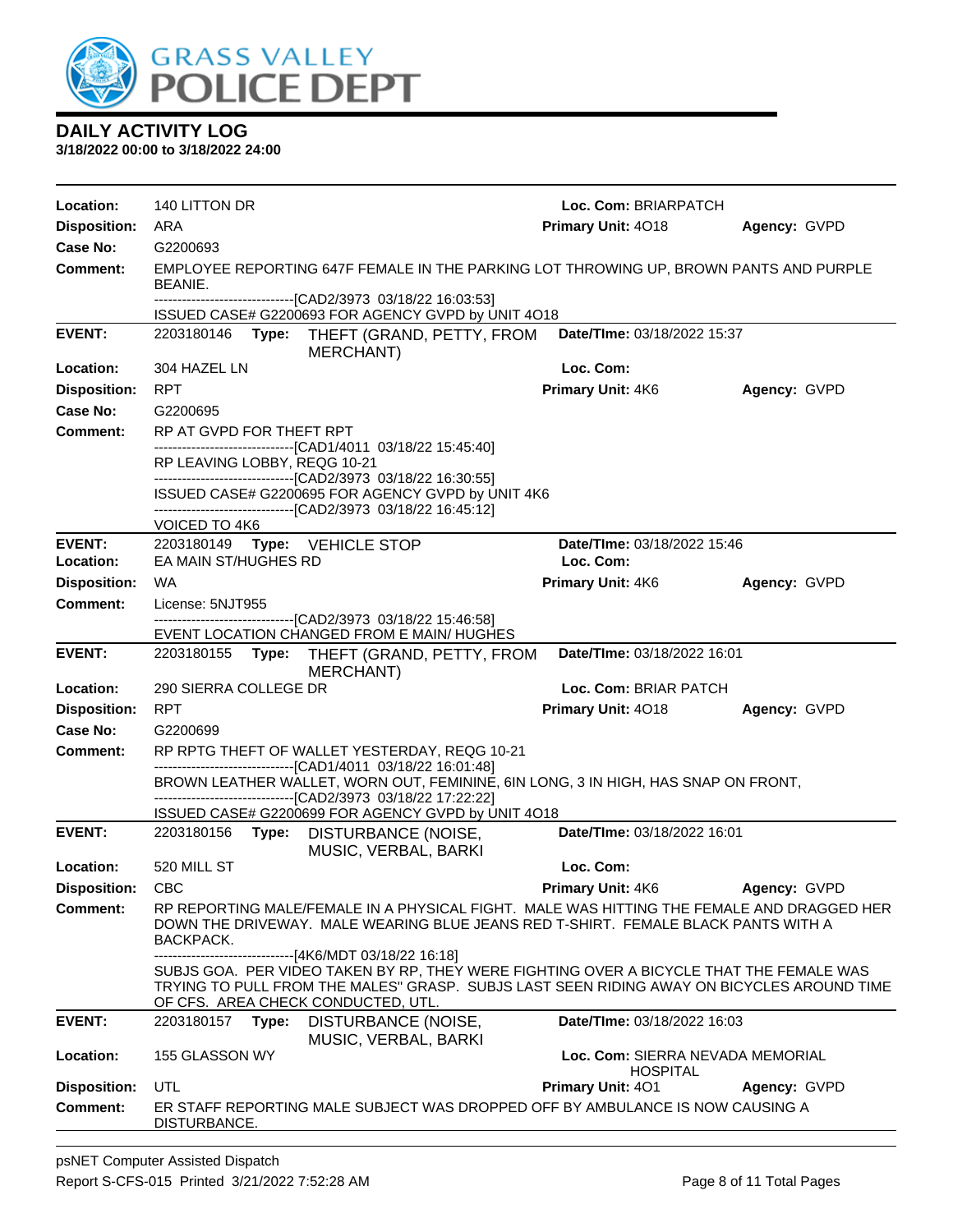

| <b>EVENT:</b>              | 2203180164                  |       | Type: ANIMALS (ABUSE, LOOSE,<br>FOUND, INJURED)                                                                    | Date/TIme: 03/18/2022 16:31                                             |              |
|----------------------------|-----------------------------|-------|--------------------------------------------------------------------------------------------------------------------|-------------------------------------------------------------------------|--------------|
| Location:                  | 221 JOERSCHKE DR #6         |       |                                                                                                                    | Loc. Com:                                                               |              |
| <b>Disposition:</b>        | <b>GOA</b>                  |       |                                                                                                                    | <b>Primary Unit: 4Z32</b>                                               | Agency: GVPD |
| <b>Comment:</b>            |                             |       | RP RPTG CAT ON THE PROPERTY, POSS DYING. VERY EMACIATED, HAS BEEN THERE FOR A FEW HOURS.                           |                                                                         |              |
| <b>EVENT:</b>              | 2203180165                  | Type: | <b>COMMUNITY POLICING</b><br><b>ACTION</b>                                                                         | Date/TIme: 03/18/2022 16:34                                             |              |
| Location:                  | <b>DOWNTOWN</b>             |       |                                                                                                                    | Loc. Com:                                                               |              |
| <b>Disposition:</b>        | <b>HBD</b>                  |       |                                                                                                                    | <b>Primary Unit:</b>                                                    | Agency: GVPD |
| <b>Comment:</b>            |                             |       |                                                                                                                    |                                                                         |              |
|                            | ***** EVENT CLOSED BY CAD2  |       |                                                                                                                    |                                                                         |              |
| <b>EVENT:</b>              | 2203180167                  |       | Type: DISTURBANCE (NOISE,<br>MUSIC, VERBAL, BARKI                                                                  | Date/TIme: 03/18/2022 16:43                                             |              |
| Location:                  | 119 NEAL ST                 |       |                                                                                                                    | Loc. Com:                                                               |              |
| <b>Disposition:</b>        | <b>CBC</b>                  |       |                                                                                                                    | <b>Primary Unit: 402</b>                                                | Agency: GVPD |
| <b>Comment:</b>            | THE PARKING LOT.            |       | RP RPTG GROUP OF SKATEBOARDERS REFUSING TO LEAVE AGAIN. SCREAMING AT RP WHEN SHE IS IN                             |                                                                         |              |
|                            |                             |       | -------------------------------[CAD2/3973 03/18/22 16:45:49]                                                       |                                                                         |              |
|                            | 402 TO HANDLE PER 4S5       |       | ------------------------------[4O2/MDT 03/18/22 16:47]                                                             |                                                                         |              |
|                            | AREA CHECK MADE, UTL        |       |                                                                                                                    |                                                                         |              |
| <b>EVENT:</b>              |                             |       | 2203180168 Type: PROPERTY LOST OR FOUND                                                                            | Date/TIme: 03/18/2022 16:54                                             |              |
| Location:                  | 129 S AUBURN ST             |       |                                                                                                                    | Loc. Com: GRASS VALLEY POLICE DEPARTMENT                                |              |
| <b>Disposition:</b>        | <b>RPT</b>                  |       |                                                                                                                    | Primary Unit: 401                                                       | Agency: GVPD |
| Case No:                   | G2200696                    |       |                                                                                                                    |                                                                         |              |
| <b>Comment:</b>            | <b>FOUND PROPERTY</b>       |       |                                                                                                                    |                                                                         |              |
|                            |                             |       | --------------------------------[CAD2/3973 03/18/22 16:54:34]<br>ISSUED CASE# G2200696 FOR AGENCY GVPD by UNIT 4O1 |                                                                         |              |
|                            |                             |       | ------------------------------[CAD2/3973 03/18/22 16:54:50]                                                        |                                                                         |              |
|                            |                             |       | EVENT LOCATION CHANGED FROM 129 S AUBURN                                                                           |                                                                         |              |
| <b>EVENT:</b><br>Location: | 129 S AUBURN ST             |       | 2203180169 Type: PROPERTY LOST OR FOUND                                                                            | Date/TIme: 03/18/2022 16:58<br>Loc. Com: GRASS VALLEY POLICE DEPARTMENT |              |
| <b>Disposition:</b>        | <b>RPT</b>                  |       |                                                                                                                    | Primary Unit: 4K6                                                       | Agency: GVPD |
| Case No:                   | G2200697                    |       |                                                                                                                    |                                                                         |              |
| Comment:                   | <b>FOUND PROPERTY</b>       |       |                                                                                                                    |                                                                         |              |
|                            |                             |       | -------------------------------[CAD2/3973_03/18/22 16:58:52]<br>ISSUED CASE# G2200697 FOR AGENCY GVPD by UNIT 4K6  |                                                                         |              |
|                            |                             |       | -------------------------------[CAD2/3973 03/18/22 16:59:04]                                                       |                                                                         |              |
|                            |                             |       | EVENT LOCATION CHANGED FROM 129 S AUBURN                                                                           |                                                                         |              |
| <b>EVENT:</b>              | 2203180171                  | Type: | THEFT (GRAND, PETTY, FROM<br><b>MERCHANT)</b>                                                                      | Date/TIme: 03/18/2022 17:05                                             |              |
| Location:                  | <b>1305 E MAIN ST</b>       |       |                                                                                                                    | Loc. Com: DEMARTINI RV SALES                                            |              |
| <b>Disposition:</b>        | <b>RPT</b>                  |       |                                                                                                                    | Primary Unit: 401                                                       | Agency: GVPD |
| Case No:                   | G2200698                    |       |                                                                                                                    |                                                                         |              |
| Comment:                   |                             |       | RP RPTG THEFT OF ITEMS OFF OF TRAILER, REQG 10-21                                                                  |                                                                         |              |
|                            |                             |       | -------------------------------[CAD2/3973 03/18/22 17:14:50]                                                       |                                                                         |              |
|                            |                             |       | ISSUED CASE# G2200698 FOR AGENCY GVPD by UNIT 4O1                                                                  | Date/TIme: 03/18/2022 17:46                                             |              |
| <b>EVENT:</b><br>Location: | 841 OLD TUNNEL RD # 24      |       |                                                                                                                    | Loc. Com:                                                               |              |
| <b>Disposition:</b>        | CBC ADV OF EVICTION PROCESS |       |                                                                                                                    | Primary Unit: 4018                                                      | Agency: GVPD |
|                            |                             |       |                                                                                                                    |                                                                         |              |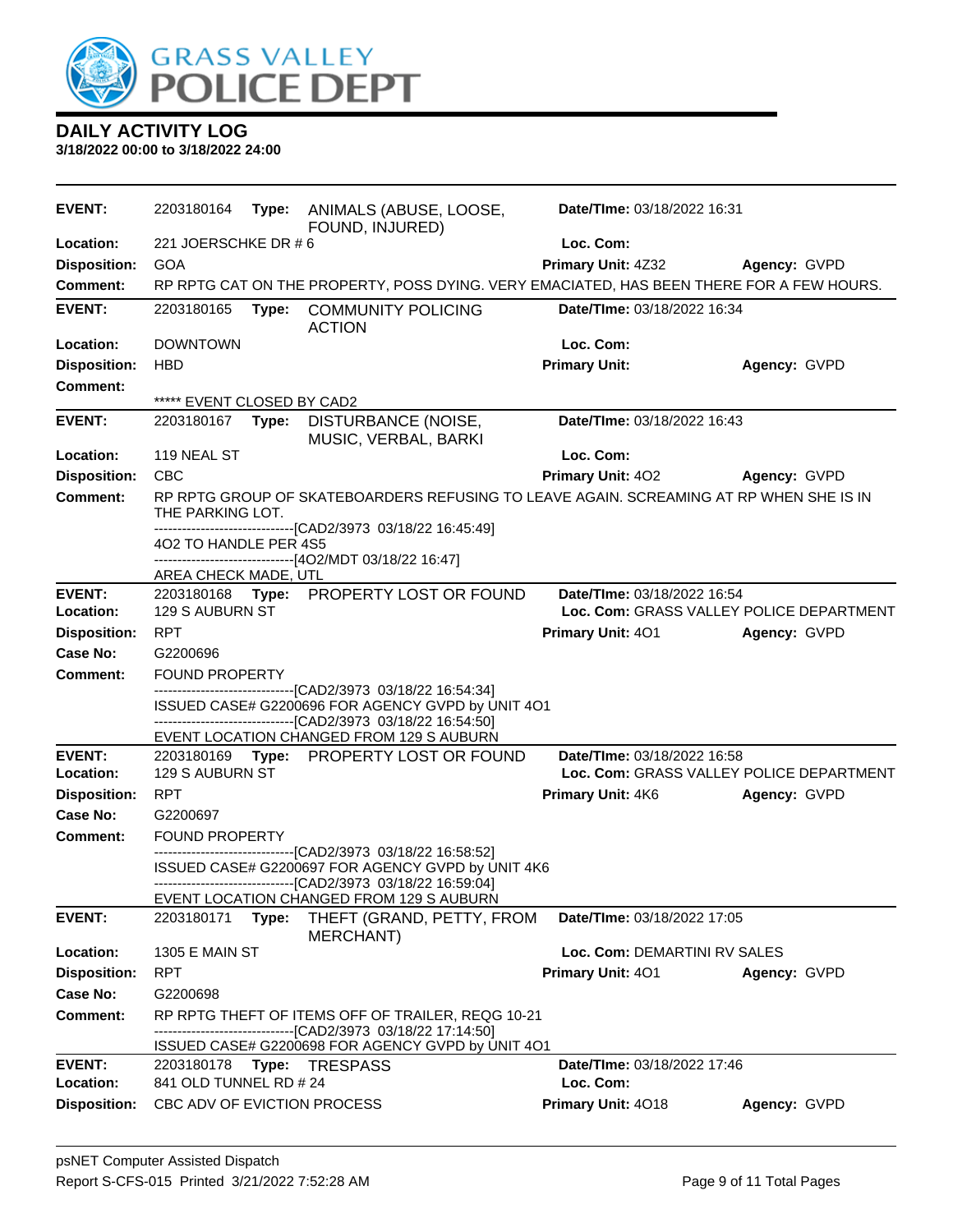

| <b>Comment:</b>     |                                |       | SUBJS IN A VACANT UNIT, REQG ASSISTANCE IN HAVING THEM REMOVED                                                                                                                                                                                     |                                   |                                          |
|---------------------|--------------------------------|-------|----------------------------------------------------------------------------------------------------------------------------------------------------------------------------------------------------------------------------------------------------|-----------------------------------|------------------------------------------|
|                     | <b>REQG 10-21</b>              |       | -------------------------------[CAD1/4011 03/18/22 17:46:53]                                                                                                                                                                                       |                                   |                                          |
| <b>EVENT:</b>       | 2203180179                     |       | Type: CITIZEN ASSIST (CIVIL<br>STANDBY'S, LOCKOUT                                                                                                                                                                                                  | Date/TIme: 03/18/2022 17:51       |                                          |
| Location:           | 165 MILL ST                    |       |                                                                                                                                                                                                                                                    | Loc. Com: DEL ORO 530 272 1646    |                                          |
| <b>Disposition:</b> | CBC SUBJ MOVING ALONG          |       |                                                                                                                                                                                                                                                    | Primary Unit: 4K6                 | Agency: GVPD                             |
| <b>Comment:</b>     |                                |       | 911 CHP TRF// RP CLEANS BATHROOMS IN THE AREA, STATING THERE IS CURRENTLY A MALE SUBJ<br>LOCKED IN THE BATHROOM NEAR DEL ORO. HABITUAL ISSUE                                                                                                       |                                   |                                          |
|                     | <b>STRONG LANGUAGE BARRIER</b> |       |                                                                                                                                                                                                                                                    |                                   |                                          |
|                     |                                |       | -------------------------------[CAD2/3973_03/18/22_17:53:58]<br>EVENT CALL TYPE CHANGED FROM 911                                                                                                                                                   |                                   |                                          |
| <b>EVENT:</b>       |                                |       | 2203180180 Type: CITIZEN ASSIST (CIVIL<br>STANDBY'S, LOCKOUT                                                                                                                                                                                       | Date/TIme: 03/18/2022 17:53       |                                          |
| Location:           | 129 S AUBURN ST                |       |                                                                                                                                                                                                                                                    |                                   | Loc. Com: GRASS VALLEY POLICE DEPARTMENT |
| <b>Disposition:</b> | <b>CBC</b>                     |       |                                                                                                                                                                                                                                                    | Primary Unit: 401                 | Agency: GVPD                             |
| <b>Comment:</b>     |                                |       | RP RPTG VIOLATION OF CUSTODY ORDER, OTHER PARTY REFUSING<br>-------------------------------[CAD1/4011 03/18/22 17:54:03]                                                                                                                           |                                   |                                          |
| <b>EVENT:</b>       | <b>REQG 10-21</b>              |       |                                                                                                                                                                                                                                                    | Date/TIme: 03/18/2022 18:17       |                                          |
| Location:           | 716 FREEMAN LN # B             |       | 2203180185    Type: TRESPASS                                                                                                                                                                                                                       | Loc. Com: SUBWAY                  |                                          |
| <b>Disposition:</b> | <b>HBD</b>                     |       |                                                                                                                                                                                                                                                    | <b>Primary Unit:</b>              | Agency: GVPD                             |
| <b>Comment:</b>     |                                |       | RP RPTG FEMALE LOITERING IN THE AREA. REQG ASSISTANCE W/ MOVING HER ALONG.                                                                                                                                                                         |                                   |                                          |
|                     |                                |       | BLOND HAIR, RED CHECKARD SHIRT, CARRYING BACK PACK                                                                                                                                                                                                 |                                   |                                          |
|                     |                                |       | -------------------------------[CAD1/4011 03/18/22 18:18:37]                                                                                                                                                                                       |                                   |                                          |
|                     | ***** EVENT CLOSED BY CAD1     |       | WHILE LL, THE FEMALE IS LEAVING. NO LONGER REQG RESP                                                                                                                                                                                               |                                   |                                          |
| <b>EVENT:</b>       |                                |       | 2203180190 Type: ALARMS (SILENT, AUDIBLE,<br><b>COMMERCIAL, RES</b>                                                                                                                                                                                | Date/TIme: 03/18/2022 18:39       |                                          |
| Location:           | 185 SPRINGHILL DR              |       |                                                                                                                                                                                                                                                    | Loc. Com: ERNIE'S VAN AND STORAGE |                                          |
| <b>Disposition:</b> | FA                             |       |                                                                                                                                                                                                                                                    | <b>Primary Unit: 4K6</b>          | Agency: GVPD                             |
| <b>Comment:</b>     |                                |       | WAREHOUSE DOORS, AUD, RESP PENDING, OP F354, REF# 189301<br>-------------------------------[CAD2/3973 03/18/22 18:39:40]                                                                                                                           |                                   |                                          |
|                     | <b>VOICED</b>                  |       |                                                                                                                                                                                                                                                    |                                   |                                          |
| <b>EVENT:</b>       | 2203180191 Type:               |       | <b>ORDINANCES</b><br>(COUNTY/MUNICIPAL)                                                                                                                                                                                                            | Date/TIme: 03/18/2022 18:42       |                                          |
| Location:           | MILL ST/NEAL ST                |       |                                                                                                                                                                                                                                                    | Loc. Com:                         |                                          |
| Disposition: UTL    |                                |       |                                                                                                                                                                                                                                                    | <b>Primary Unit: 4K6</b>          | Agency: GVPD                             |
| Comment:            |                                |       | 911 REPORTING GROUP OF 6-10 SKATEBOARDERS IN AREA POSTED NO SKATEBOARDING.                                                                                                                                                                         |                                   |                                          |
| <b>EVENT:</b>       | 2203180197                     | Type: | <b>CITIZEN ASSIST (CIVIL</b><br>STANDBY'S, LOCKOUT                                                                                                                                                                                                 | Date/TIme: 03/18/2022 19:05       |                                          |
| Location:           | 841 OLD TUNNEL RD # 24         |       |                                                                                                                                                                                                                                                    | Loc. Com: SENIOR APARTMENTS       |                                          |
| <b>Disposition:</b> | PEN MESSAGE LEFT               |       |                                                                                                                                                                                                                                                    | Primary Unit: 4011                | Agency: GVPD                             |
| <b>Comment:</b>     |                                |       | RP REQ STANDBY, SHE NEEDS TO GO INTO A UNIT, TENANT THEY CANNOT LOCATE AND THEY ARE<br>CONCERNED ABOUT THEM AND THEY REQ AN OFFICER ACCOMPANY THEM. REQ 10-21                                                                                      |                                   |                                          |
|                     | ENTER.                         |       | -------------------------------[RMS/COV01_03/18/2022 19:40:39]<br>CTC MADE W/ RP. SHE ADVISED SHE IS THE NEW COMPLEX MANAGER AND HAS CHANGED THE LOCKS TO<br>APT. 24. SHE IS CONCERNED THAT SUBJECTS PREVIOUSLY ASSOCIATED W/ APT. WILL ATTEMPT TO |                                   |                                          |
| <b>EVENT:</b>       | 2203180204                     | Type: | <b>FOLLOWUP</b>                                                                                                                                                                                                                                    | Date/TIme: 03/18/2022 19:29       |                                          |
| <b>Disposition:</b> | <b>CBC</b>                     |       |                                                                                                                                                                                                                                                    | Primary Unit: 4011                | Agency: GVPD                             |